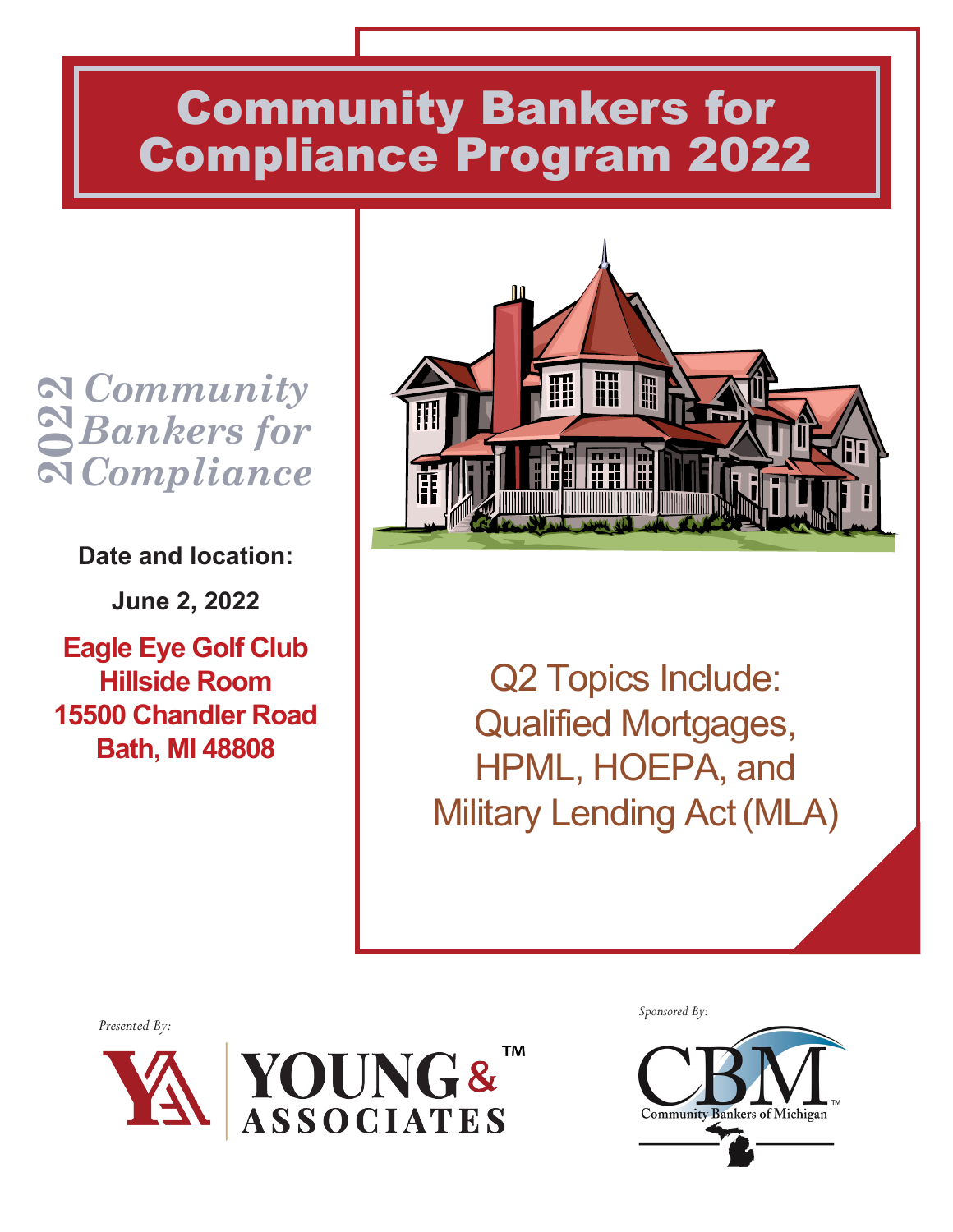## **Community Bankers for Compliance Program**

While we have been hesitant to discuss the new qualified mortgage rule in the CBC, as we thought it might change, the CFPB has recently issued new information regarding qualified mortgages and ARM loans, which leads us to believe that the qualified mortgage rule will change on October 1, 2022, as scheduled. The APR impacts qualified mortgages directly, and also impacts the other topics in the presentation.

**Qualified Mortgages:** The first subject will be the new qualified mortgage rule, which is fairly simple, but does have some issues that we will need to address for certain loan types. As with all the other topics in the presentation, the APR is the factor that will determine whether you have a qualified mortgage.

**Higher Priced Mortgage Loans (HPML):** The second subject will be HPMLs. This portion of the regulation contains a very similar calculation that will be used for qualified mortgages beginning October 1, 2022. HPMLs represent approximately 10% of the loans that are made across the country, based on HMDA data, and many of the HPML loans are adjustable-rate mortgages – but not all of them. As pricing becomes more critical based on our current economic situation, HPMLs may become more prevalent. We will review both the calculation and the impacts that HPML loans will have on the bank and the customer – including escrow and appraisals.

**High-Cost Loans (HOEPA):** The acronym HOEPA is for the Home Owner Equity Protection Act. Once again, a calculation similar to the qualified mortgage calculation is used to determine whether you have an HOEPA loan. While there are very few loans that meets the HOEPA standard, a HOEPA loan causes significant difficulties for your institution - once again including escrow, appraisals, as well as other issues such as mandatory home ownership counseling.

**Military Lending Act (MLA):** The last subject of the day will be the Military Lending Act. Like the other three topics, the APR - and most especially the Military APR - determines whether you have an issue under the MLA. We will discuss the implications of exceeding the Military APR on an MLA related loan. We should note that some MLA related loans are not mortgages.

The subjects for the regulatory update will be determined by circumstances and releases from the various agencies.

#### **DATE AND LOCATION**

#### **June 2, 2022**

**Eagle Eye Golf Club Hillside Room 15500 Chandler Road Bath, MI 48808**

*Registration is at 8:00 am. The seminar runs from 9:00 am until 3:00 pm.*

#### **Future Presentations**

Subjects for future seminars will be shaped by regulatory events as they unfold. The CBC quarterly compliance program remains committed to providing as much up-tothe- minute information as possible. The program will closely monitor releases from the CFPB and other agencies to assure that you have the most up-to-date and accurate information possible.

The subject matter for this presentation was determined from requests received from CBC members regarding subjects that they wanted addressed in 2022. Additional suggestions are always welcome, and can be sent to Bill Elliott (bille@ younginc.com) at any time.

#### **Who Should Attend?**

Compliance officers, lending management, lenders and processors, and any others with responsibilities for lending should attend. Additionally, audit personnel will find this session useful.

#### **Additional Information**

Community Bankers of Compliance program Q2 will be available for CRCM credit through American Bankers Association (ABA). Further details will be provided at the start of the class.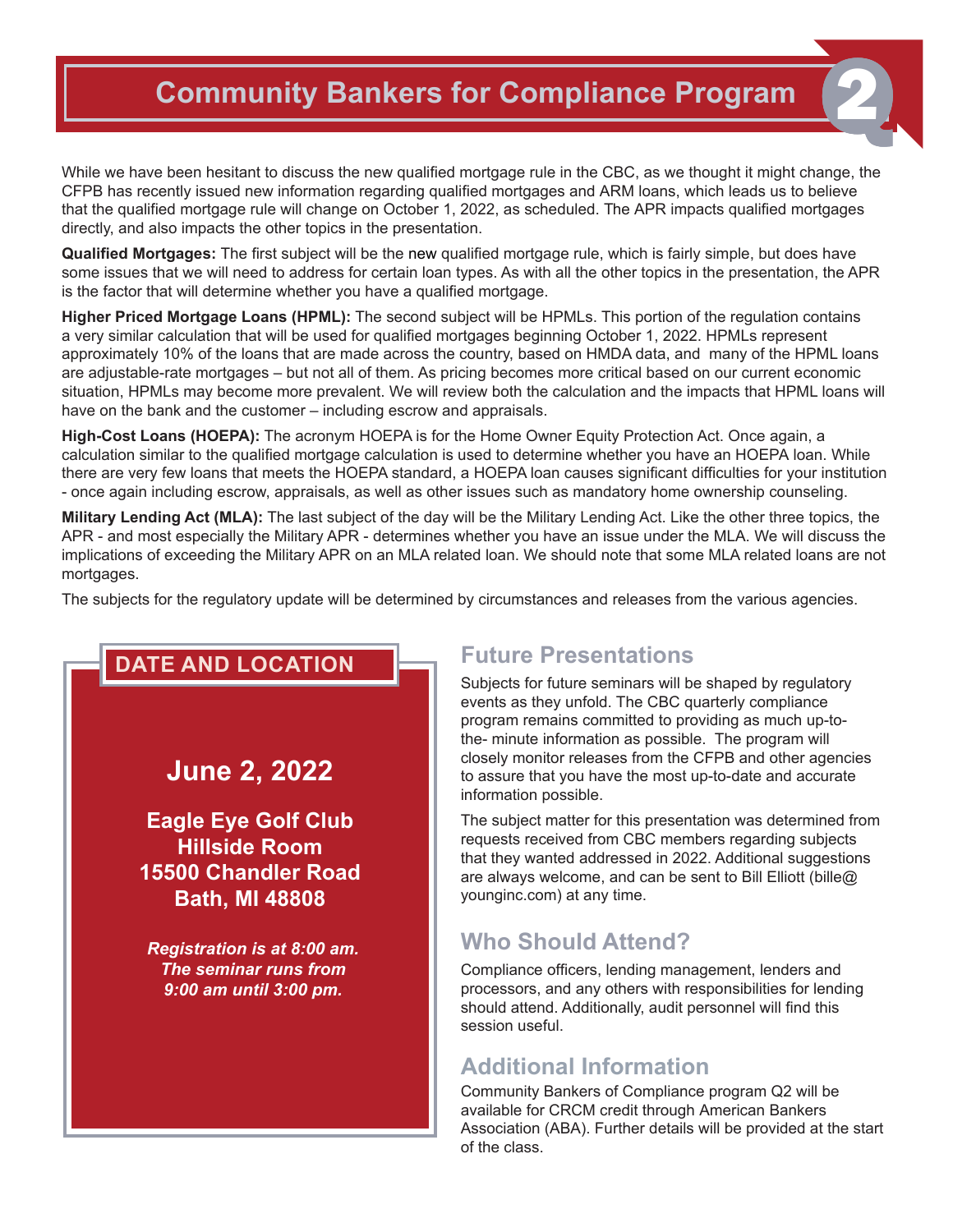## **Community Bankers for Compliance Program**

## **AGENDA**

### *Regulatory Update*

• Subjects as released by the CFPB and other federal agencies.

### *Main Subjects*

- **The October 1, 2022 Qualified Mortgage Regulation**
	- A complete review of the requirements and impacts

#### • **HPML Mortgage Loans**

- Making the calculations
- The impacts of an HPML loan

#### **HOEPA Mortgage Loans**

- Making the calculation
- The impacts of an HOEPA loan

#### **Military Lending Act**

- Loan types where the calculation must be made
- Making the calculation
- The impacts of an MLA Loan



### *Seminar Presenter*



*Bill Elliott, CRCM Director of Compliance Education*

Bill Elliott has over 40 years of banking experience. At Young & Associates, he leads compliance seminars, conducts compliance reviews for all areas of compliance, conducts in-house training, and writes compliance articles and training materials.

During his career, Bill spent 15 years as a compliance officer and CRA officer in a large community bank and worked for a large regional bank. He has been a lender for consumer, commercial, and mortgage loans, and has managed a variety of bank departments, including loan review, consumer/commercial loan processing, mortgage loan processing, loan administration, credit administration, collections, and commercial loan workout. He holds the designation of Certified Regulatory Compliance Manager (CRCM).